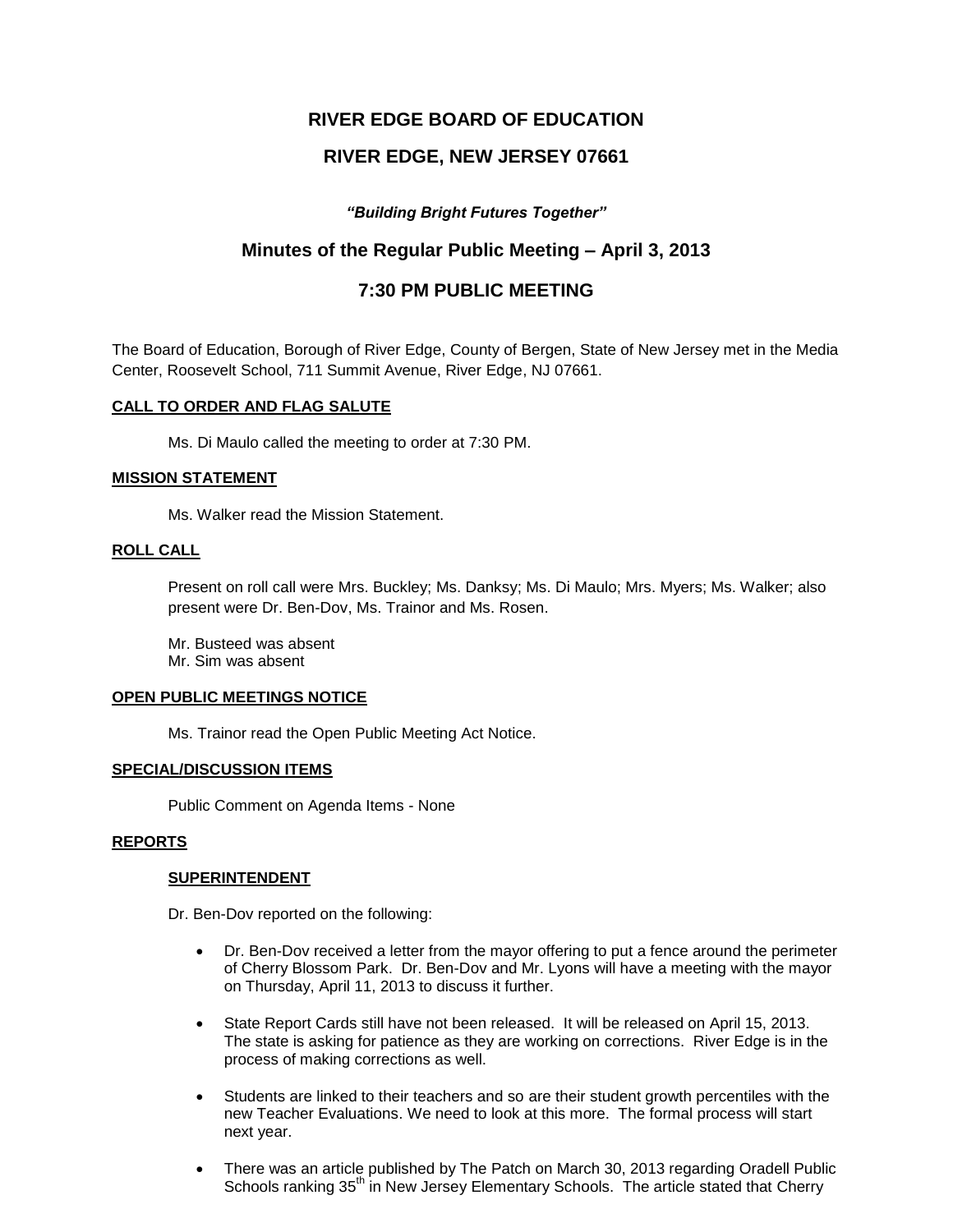Hill and Roosevelt Schools both fell in rankings according to schooldigger.com. The website is a commercial site that is used for parents who are making decisions about purchasing Real Estate. After analyzing the article Dr. Ben-Dov said it is basing its recommendations and rankings on the achievement of Language Arts and Math in grades 3 and 4 only. When we look at our full achievement range grades 3-6, especially for our exiting  $6<sup>th</sup>$  graders, River Edge students show excellent achievement and scored higher than Oradell in 6<sup>th</sup> grade.

- The Board of Education should make a decision by April 17, 2013 if they want to hire a permanent Business Administrator or an Interim. We received 28 resumes for the Principal position in Roosevelt School but not many that were good. We expect to receive more. There will be a closed session after the Board Meeting on May  $1<sup>st</sup>$  to discuss non tenured staff.
- River Edge will have its last edition of Chalk Talk. The last one will be an end of the school year edition. The district is looking to change the format to a social media type of communication and outreach vehicle for next school year.
- In past years Kindergarten Summer Meet and Greet was not well attended and not as successful as people thought it would be. Instead of Meet and Greet, the Kindergarten teachers have offered to open up their classrooms in the afternoon for parents and students. This will take place on the  $2<sup>nd</sup>$  professional development day for next school year which this year is September 4, 2013. This way students will meet their actual teacher and see their own classrooms which was not the case when done in the summer.

## **PRINCIPAL**

Ms. Rosen reported on the following:

- Cherry Hill's Spring Concert will be on Thursday, April 4, 2013 at 1:30 PM and 7:30 PM
- Building Bridges sponsored a Carnival for Kids on Wednesday, April 3, 2013 from 6:00 PM to 7:30 PM in the Multi-Purpose Room. It was well attended and the children had a lot of fun.
- NBC is having a Penguin Assembly on Thursday, April 4, 2013
- Kindergarten orientation will be held on Tuesday, April 16, 2013 and Wednesday, April 17, 2013 and will follow a new format.

## **BOARD SECRETARY**

Ms. Trainor reported on the following:

 Ms. Trainor stated the Board will be voting on entering an agreement to update the Long Range Facility Plan tonight. She said it is a five year plan and it expires on June 30, 2013.

#### **PRESIDENT**

Ms. Di Maulo had nothing to report on

## **COMMITTEES**

- Ms. Walker attended a Mayor and Council meeting on Monday, April 1, 2013
- Mrs. Buckley attended a Policy Committee meeting on Wednesday, April 3, 2013 where they spoke about changes in seven policies.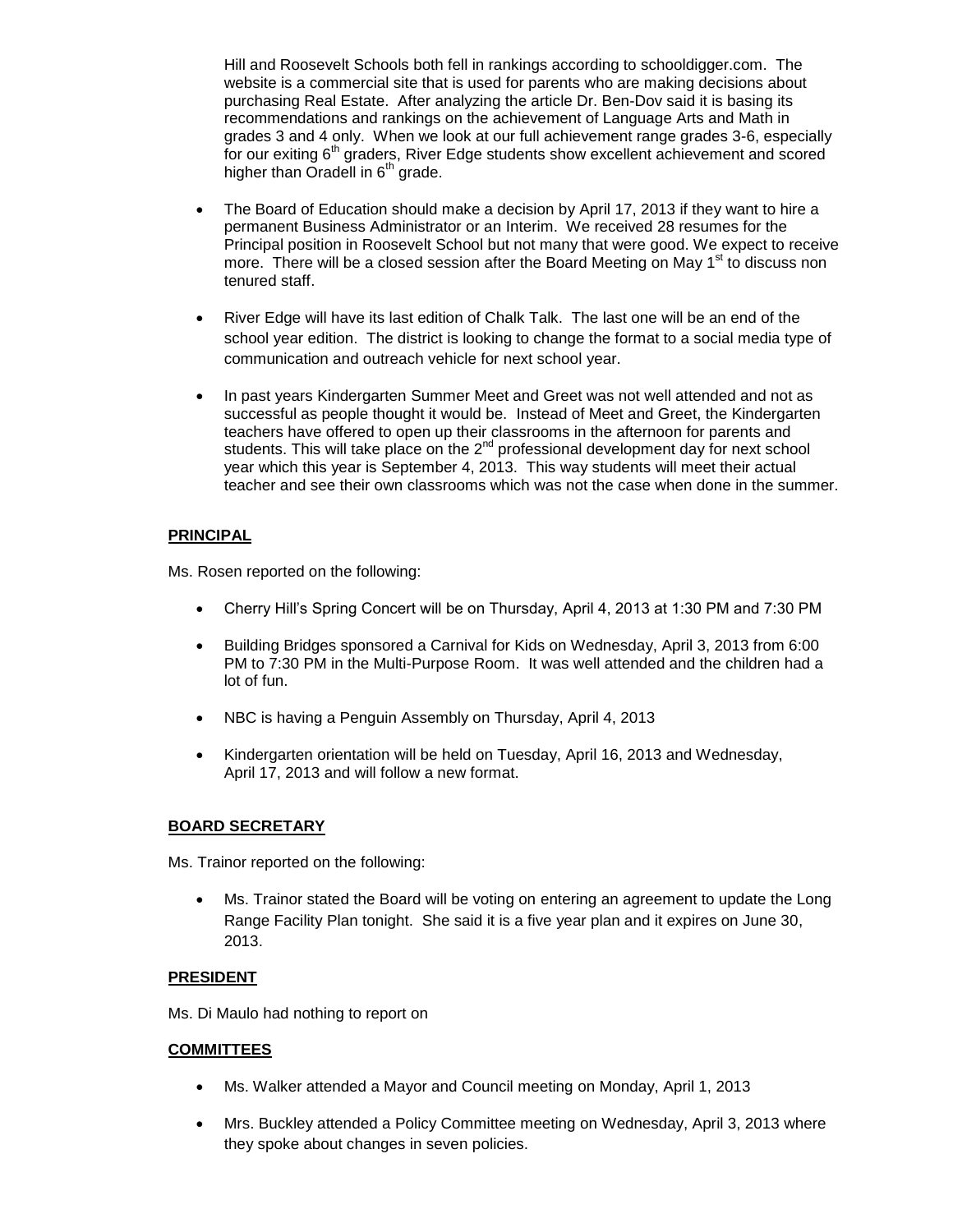#### **MOTIONS TO BE ACTED UPON**

#### **ADMINISTRATION/POLICY**

Motion by Ms. Walker

Seconded by Mrs. Buckley

that the Board of Education approve the Minutes of March 6, 2013 Board Meeting.

Ayes: Mrs. Buckley, Ms. Dansky, Mrs. Myers, Ms. Walker

Nays: None

Abstained: Ms. Di Maulo

Motion by Mrs. Buckley

Seconded by Ms. Dansky

that the Board of Education approve the staff development training as per the schedules for April 2012 including relevant mileage reimbursement. (Addendum)

that the Board of Education approves the following emergency drills:

| School             | <b>Dates</b>                                                 |
|--------------------|--------------------------------------------------------------|
| Cherry Hill School | March 27, 2013 Fire Drill<br>March 28, 2013 Lockdown Drill   |
| Roosevelt School   | March 18, 2013 Fire Drill<br>March 27, 2013 Evacuation Drill |

BE IT RESOLVED that the River Edge Board of Education (hereinafter referred to as the "Board") hereby affirms the Superintendent's decision in HIB Investigation Number 2012-5 for the reasons set forth in the Superintendent's decision to the students' parents, and directs the Business Administrator/Board Secretary to transmit a copy of the Board's decision to the affected students' parents forthwith.

that the Board of Education authorizes the Business Administrator to enter an agreement with Dicara and Rubino Architect to update the Long Range Facility Plan that expires on June 30, 2013.

that the Board of Education, approve Family Leave of Absence for Diana Maurice from September 3, 2013 to October 1, 2013.

that the Board of Education accept, with regret, the resignation of Brittany Bright, Part Time Aide, effective April 23, 2013.

that the Board of Education approve the 2013-2014 Joint Transportation Agreement between SBJC (Host) and Region V (Joiner). (Addendum)